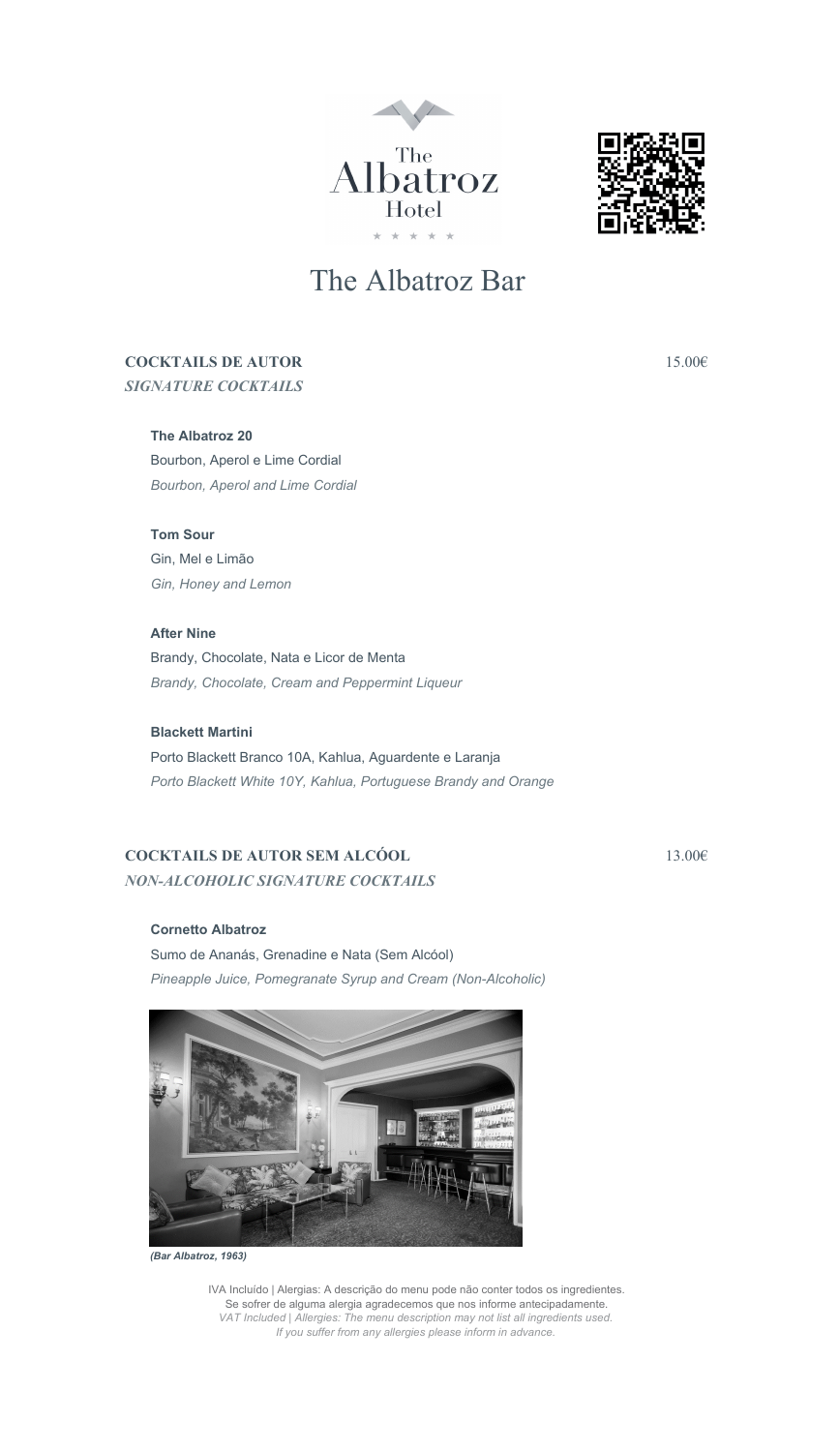# COCKTAILS CLÁSSICOS 13.00€ *CLASSIC COCKTAILS*

Alexander Brandy *Brandy, Cocoa Liqueur, Cream* Americano *Campari, Sweet Vermouth, Soda* Aperol Spritz *Aperol, Sparkling Wine, Soda* Bellini *Sparkling Wine, Peach Juice* Black Russian *Vodka, Kahlua* Bloody Mary *Vodka, Tomato Juice* Blue Hawaian *Rum, Blue Curação, Malibu, Pineapple Juice* Buck's Fizz *Sparkling Wine, Lemon Juice* Caipirinha *Cachaça, Lime* Caipiroska *Vodka, Lime* Caipirão *Licor Beirão, Lime* Campari Soda *Campari, Soda* Campari Orange *Campari, Orange Juice* Cosmopolitan *Vodka Citron, Triplesec, Cranberry Juice* Cuba Libre *Rum, Coca Cola* Daiquiri Clássico *Rum, Lime Juice* Daiquiri Morango *Rum, Strawberry* Dry Martini *Gin, Dry Vermouth* Dark and Stormy *Dark Rum, Ginger Beer* Expresso Martini *Vodka, Kahlua, Espresso Coffee* French 75 *Gin, Sparkling Wine, Lemon* Gin Fizz *Gin, Lemon Juice, Cane Syrup, Soda* Long Island Iced Tea *Triplesec, Rum, Vodka, Tequila, Gin, Coca Cola* Mai Tai *Rum, Dry Curação, Orgeat Syrup* Manhattan *Canadian Club, Sweet Vermouth* Manhattan Perfect *Canadian Club, Sweet and Dry Vermouth* Margarita *Tequila, Triplesec* Mint Julep *Bourbon, Fresh Mint* Mojito Classic *Bacardy, Cane Syrup, Soda, Lime* Moscow Mule *Vodka, Cane Syrup, Ginger Beer, Soda* Negroni *Campari, Gin, Sweet Vermouth* Old Fashioned *Canadian Club, Soda, Pineapple* Pimms Cocktail *Pimms, Seven Up* Pinacolada *Rum, Coconut Liqueur, Pineapple Juice* Planter Punch *Rum, Cointreau, Maraschino, Pineapple Juice* Porto Tonic *Dry Port Wine, Tonic Water* Rusty Nail *Scotch Whiskey, Drambuie* Scorpion *Rum, Brandy, Orgeat Liqueur, Orange Juice* Singapore Sling *Gin, Triplesec, Heering, Benedictine, Pineapple Juice* Vodka Martini *Vodka, Dry Vermouth* Vodka Sour *Vodka, Lemon Juice, Egg White* Whiskey Sour *Canadian Club, Lemon Juice, Egg White*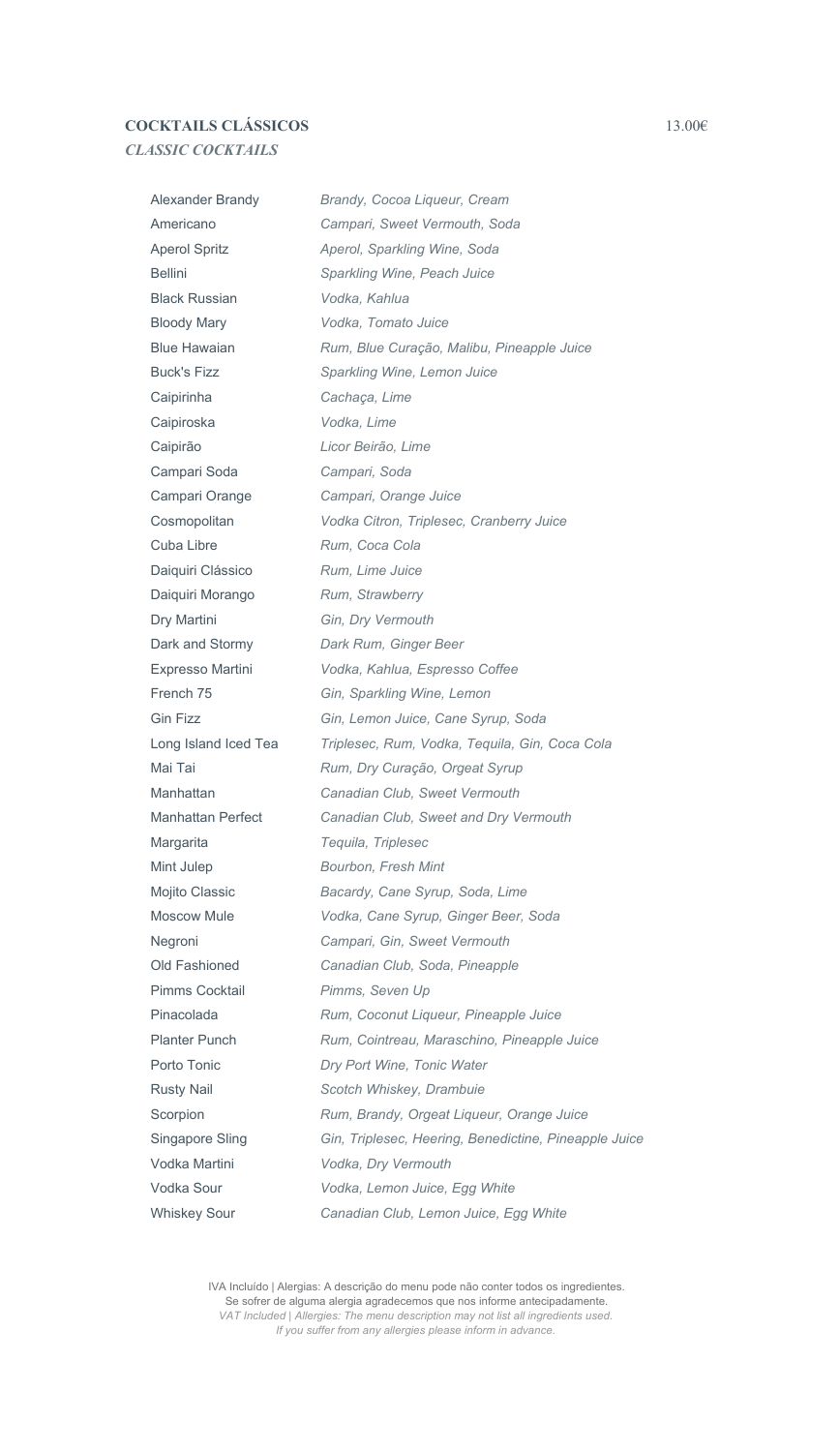# COCKTAILS OUENTES  $14.006$ *HOT COCKTAILS*

| Amaretto Coffee       | Amaretto, Espresso Coffee, Cream            |
|-----------------------|---------------------------------------------|
| <b>Baileys Coffee</b> | Baileys, Espresso Coffee                    |
| Calypso Coffee        | Rum, Coffee Liqueur, Espresso Coffee, Cream |
| French Coffee         | Brandy, Espresso Coffee, Cream              |
| Irish Coffee          | Irish Whiskey, Espresso Coffee, Cream       |

# COCKTAILS SEM ALCÓOL 11.00€ *NON-ALCOHOLIC COCKTAILS*

| San Francisco         | Pineapple and Orange Juice, Soda              |
|-----------------------|-----------------------------------------------|
| <b>Shirley Temple</b> | Ginger Ale, Maraschino, Pomegranate Syrup     |
| Pinacolada            | Pineapple Juice, Coconut Milk                 |
| Mojito                | Lime Juice, Cane Syrup, Soda                  |
| Cinderella            | Pineapple Juice, Orange Juice and Lemon Juice |

# SANGRIAS

|                                  | 25c         | $1.5$ lt     |
|----------------------------------|-------------|--------------|
| Vinho Branco White Wine          | $12.00 \in$ | $22.00 \in$  |
| Vinho Rose Rose Wine             | $12.00 \in$ | $22.00 \in$  |
| Vinho Tinto Red Wine             | $12.00 \in$ | $22.00 \in$  |
| Espumante Branca Sparkling White | 15.00€      | $25.00 \in$  |
| Espumante Rose Sparkling Rose    |             | $38.00 \in$  |
| Champanhe Branca White Champagne |             | 85.00€       |
| Champanhe Rose Rose Champange    |             | $100.00 \in$ |

#### **CHAMPANHES**

#### *CHAMPAGNES*

|                                | 15c         | 75cl                |
|--------------------------------|-------------|---------------------|
| <b>Taittinger Brut Reserve</b> | $15.00 \in$ | 80.00 $\varepsilon$ |
| Taittinger Brut Rosé           |             | 95.00 $\in$         |
| Dom Perignon                   |             | $280.00 \in$        |
| Krug Grand Cuvee Brut          |             | $300.00 \in$        |
| Louis Roederer Cristal         |             | $310.00 \in$        |

# ESPUMANTES NACIONAIS

*LOCAL SPARKLING WINES*

|                                     | 15c   | 75cl   |
|-------------------------------------|-------|--------|
| Hehn Branco Bruto                   | 7.50E | 32.006 |
| Kompassus Blanc Bruto               | 7.50E | 32.006 |
| Murganheira Bruto Reserva           | 7.50E | 32.006 |
| Vértice Cuvée                       |       | 35.006 |
| Kompassus Bruto Rose                | 9.50E | 35.006 |
| Sidónio de Sousa Special Cuvée Rose | 9.50E | 35.006 |
|                                     |       |        |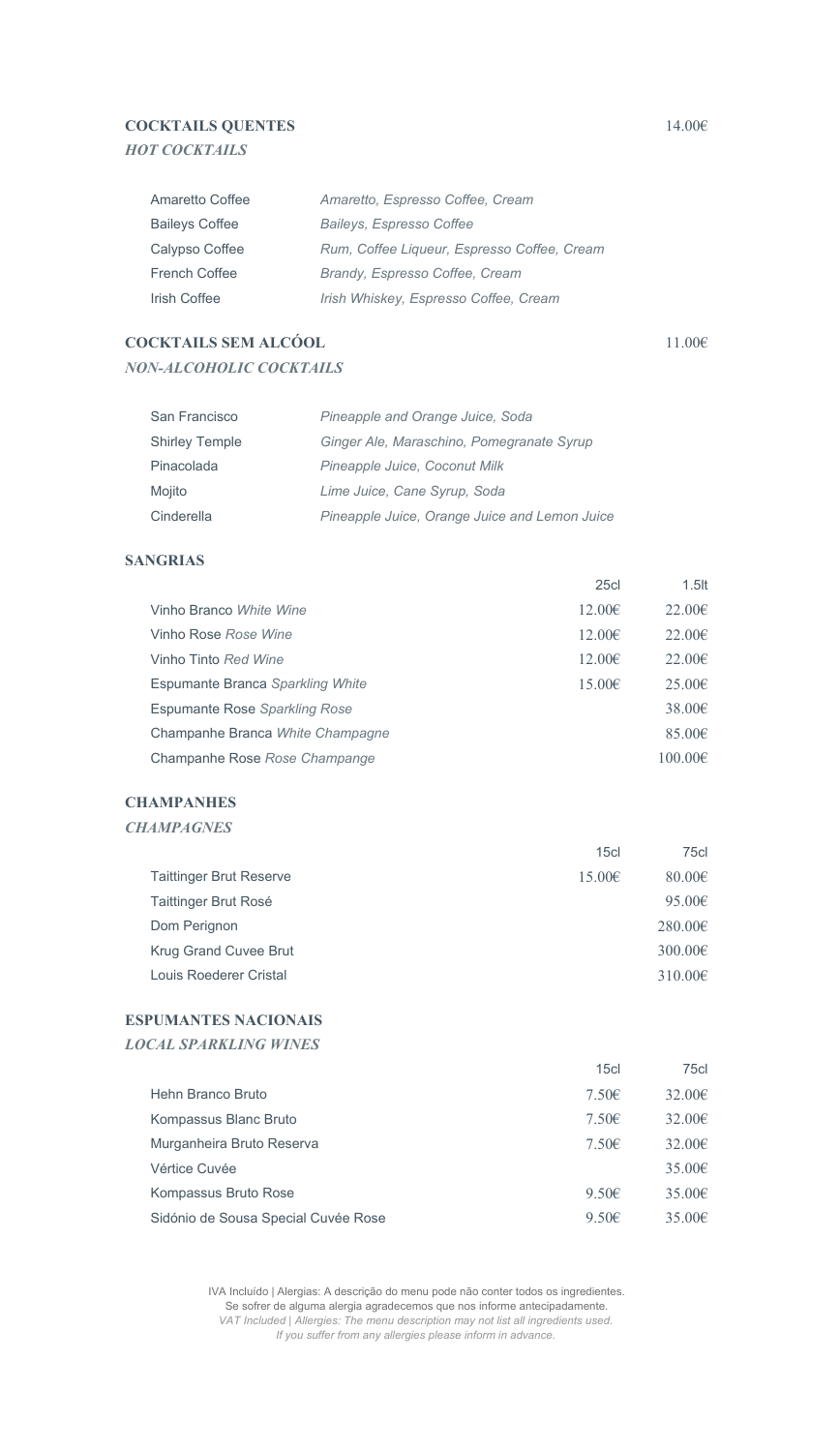## VINHOS A COPO

# *WINES BY THE GLASS*

#### **Vinhos Brancos White Wines** 12cl

| <b>CSL Chardonnay</b>         | Lisboa      | $6.00 \in$      |
|-------------------------------|-------------|-----------------|
| <b>CSL Sauvignon Blanc</b>    | Lisboa      | $6.00 \in$      |
| Planalto Reserva              | Douro       | 7.00 $\in$      |
| Reguengos de Melgaco          | Vinho Verde | 7.50E           |
| Piloto Collection Roxo        | Setúbal     | 7.50E           |
| Soalheiro Alvarinho           | Vinho Verde | 7.50E           |
| Kompassus Reserva             | Bairrada    | $8.00 \epsilon$ |
| Qta do Couquinho Superior     | Douro       | $8.00 \epsilon$ |
| Manoella                      | Douro       | $8.00 \epsilon$ |
| Qta da Silveira Reserva       | Douro       | $9.00 \epsilon$ |
| Ota da Alorna Colheita Tardia | Lisboa      | $9.00 \epsilon$ |

| <b>Vinhos Roses Rose Wines</b> |             | 12 <sub>cl</sub> |
|--------------------------------|-------------|------------------|
| <b>CSL Bons Ventos</b>         | Lisboa      | 6.00E            |
| Dona Maria                     | Alentejo    | 7.00E            |
| Peceguina                      | Alentejo    | 7.50E            |
| Soalheiro                      | Vinho Verde | $8.00 \epsilon$  |

| <b>Vinhos Tintos Red Wines</b> |                | 12 <sub>cl</sub> |
|--------------------------------|----------------|------------------|
| CSL Lab Reserva                | Lisboa         | $6.00 \in$       |
| Papa Figos                     | Douro          | 7.00E            |
| Herdade dos Grous              | Alentejo       | 7.50E            |
| Valle Pradinhos Reserva        | Trás-os-Montes | $8.00 \epsilon$  |
| Manoella                       | Douro          | $8.00 \in$       |

# CERVEJAS E CIDRAS

*WINES BY THE GLASS*

| Imperial 25cl          | 4.00€      |
|------------------------|------------|
| Caneca 40cl            | 7.50E      |
| Sagres 33cl            | 6.006      |
| Super Bock 33cl        | $6.00 \in$ |
| Heineken 33cl          | 6.006      |
| Guinness 44cl          | $7.00 \in$ |
| Sagres sem Alcool 33cl | 5.006      |
| Somersby Maca 33cl     | 5.006      |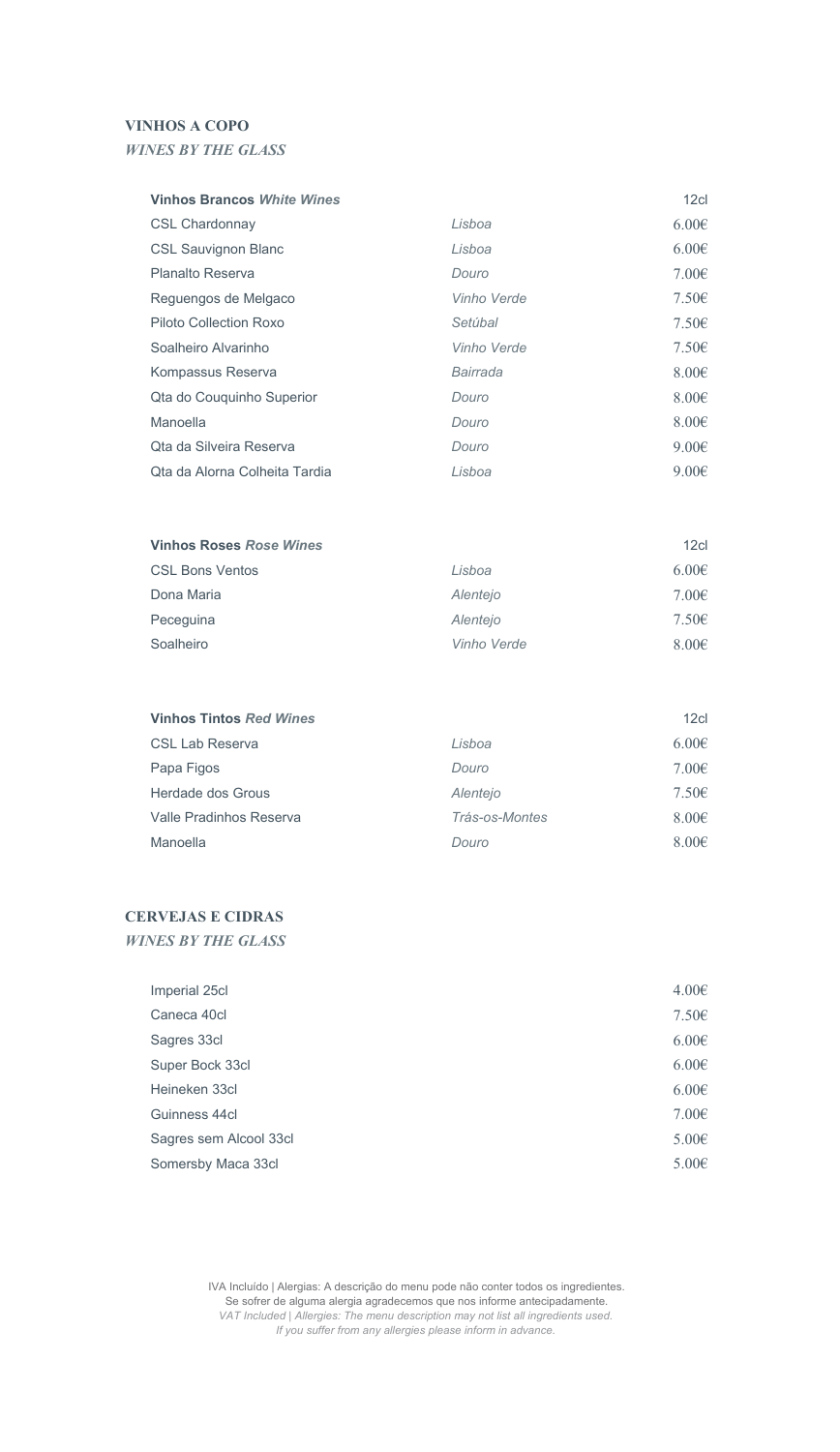# VINHOS GENEROSOS

*FORTIFIED WINES*

| <b>Vinhos do Porto Port Wines</b>         | 6cl             |
|-------------------------------------------|-----------------|
| <b>Blackett Tawny Reserve</b>             | 6.00E           |
| Noval Tawny                               | 7.00E           |
| <b>Blackett Ruby Reserve</b>              | 6.00E           |
| Noval Ruby                                | 7.00€           |
| <b>Blackett Extra Dry</b>                 | 6.00E           |
| Blackett Branco 10 Anos White 10 Year     | 7.00E           |
| Blackett Tawny 10 Anos 10 Year            | 7.00€           |
| Blackett Tawny 20 Anos 20 Year            | 12.00€          |
| Blackett Tawny 30 Anos 30 Year            | 16.00€          |
| Blackett Tawny 40 Anos 40 Year            | 19.00€          |
| Niepoort LBV Late Bottle Vintage          | $8.00 \in$      |
|                                           | 75cl            |
| <b>Blackett Vintage</b>                   | $100.00 \in$    |
| Noval Vintage                             | 110.00€         |
| Vinhos da Madeira Madeira Wines           | 6cl             |
| Blandys Bual 5 Anos Sweet 5 Year          | $8.00 \in$      |
| Blandys Malvasia 5 Anos Semi Sweet 5 Year | $8.00 \epsilon$ |
| Blandys Verdelho 5 Anos Semi Dry 5 Year   | $8.00 \in$      |
| Blandys Sercial 5 Anos Dry 5 Year         | $8.00 \in$      |
| <b>Vinhos Moscatel Muscat Wines</b>       | 6cl             |
| Bacalhoa                                  | $8.00 \epsilon$ |
| Roxo Bacalhoa Superior 10 Anos 10 Year    | $10.00 \in$     |
| Alambre 20 Anos 20 Year                   | 12.00€          |
|                                           |                 |
| <b>Vinhos Carcavelos Carcavelos Wines</b> | 6cl             |
| Villa Oeiras 7 Anos 7 Year                | 8.00€           |
| Villa Oeiras Superior 15 Anos 15 Year     | $10.00 \in$     |
| <b>Vinhos Jerez Sherry Wines</b>          | 6cl             |
| Tio Pepe Dry                              | $8.00 \in$      |
| Solera 1847 Oloroso Dulce Sweet           | $8.00 \in$      |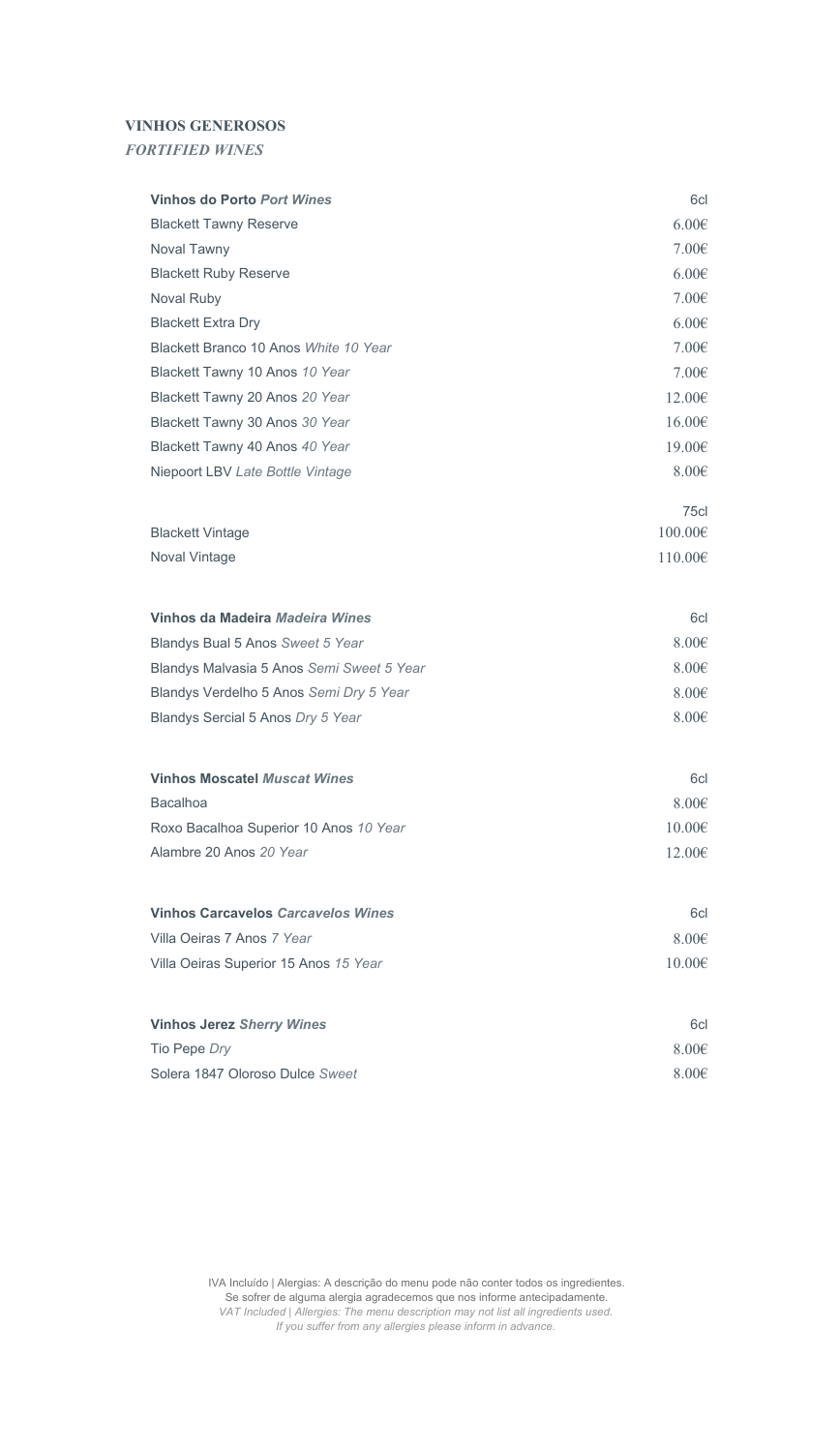# APERITIVOS

# *APERITIFS*

|                      | 6cl        |
|----------------------|------------|
| Martini Extra Seco   | 8.006      |
| Martini Bianco       | 8.006      |
| Martini Rosso        | 8.006      |
| Campari              | 8.006      |
| <b>Fernet Branca</b> | 8.006      |
| Pernod               | $8.00 \in$ |
| Aperol               | $8.00 \in$ |

# LICORES NACIONAIS

| <b>LOCAL LIQUEURS</b> |  |
|-----------------------|--|
|-----------------------|--|

|                           | 5cl        |
|---------------------------|------------|
| Amendoa Amarguinha Almond | $9.00 \in$ |
| Ginja Sour Cherry         | $9.00 \in$ |
| Licor Beirão Botanicals   | $9.00 \in$ |
| Singeverga Botanicals     | $9.00 \in$ |
| Licor Poejo Pennyroyal    | $9.00 \in$ |

# LICORES IMPORTADOS *IMPORTED LIQUEURS*

|                                           | 5cl         |
|-------------------------------------------|-------------|
| Amaretto Disaronno Almond                 | $10.00 \in$ |
| Baileys Original Irish Cream              | $10.00 \in$ |
| Dom Benedictine Liqueur Botanicals        | $10.00 \in$ |
| Cointreau Orange                          | $10.00 \in$ |
| Drambuie Honey and Botanicals             | $10.00 \in$ |
| <b>Frangelico Hazelnut and Botanicals</b> | $10.00 \in$ |
| Galliano Liquore Botanicals               | $10.00 \in$ |
| Grand Marnier Cordon Rouge Orange         | $10.00 \in$ |
| Limoncello Lemon                          | $10.00 \in$ |
| Malibu Coconut                            | $10.00 \in$ |
| Sambuca Anise                             | $10.00 \in$ |
| Southern Comfort Fruits and Spices        | $10.00 \in$ |
| Tia Maria Coffee                          | $10.00 \in$ |
|                                           |             |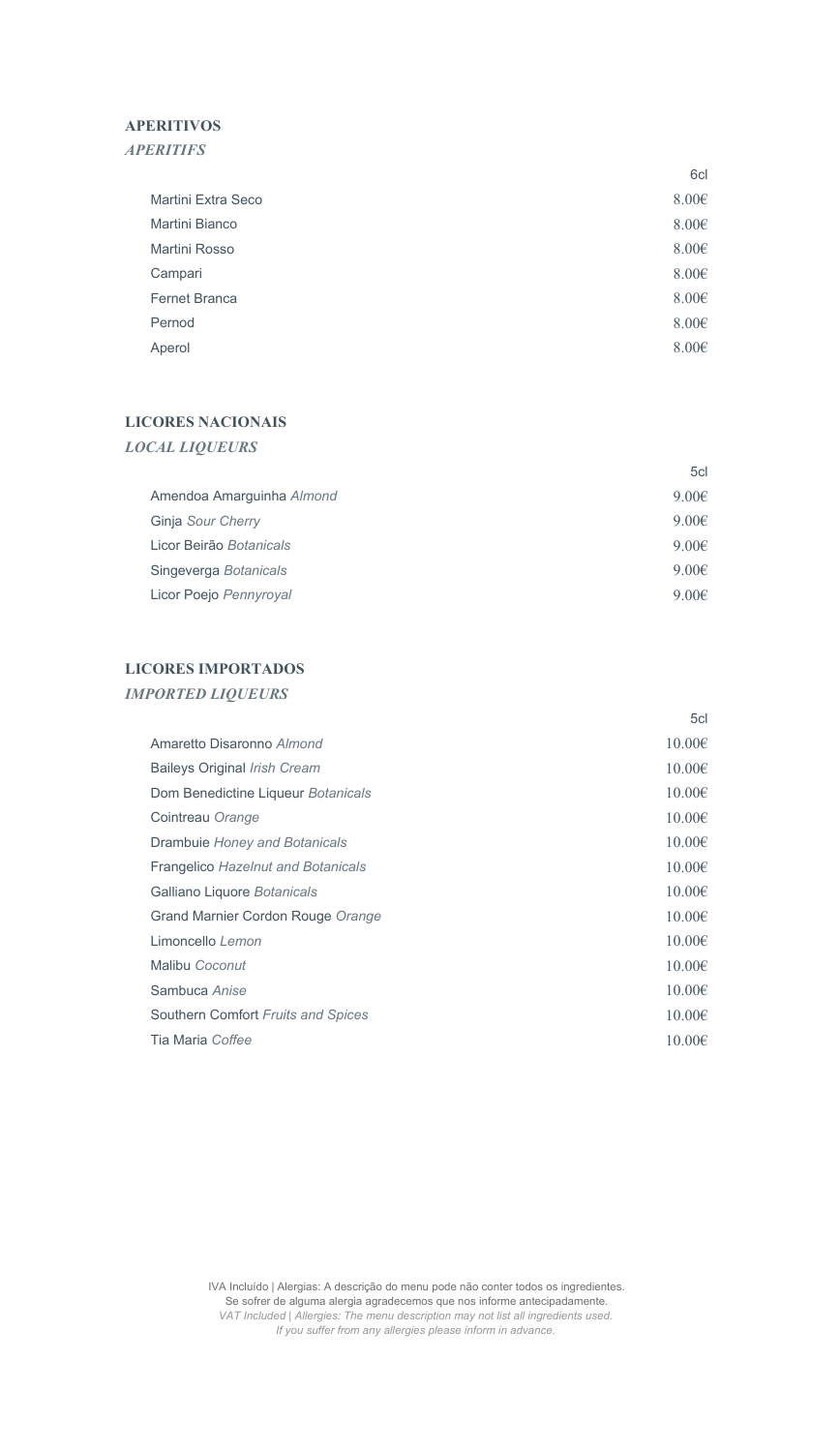# AGUAS MINERAIS

| <b>MINERAL WATERS</b>  |                   |                  |        |
|------------------------|-------------------|------------------|--------|
|                        | 25c               | 50 <sub>cl</sub> | $1$ lt |
| Luso sem Gás Still     | 2.50 <sub>€</sub> | $3.00 \in$       | 3.506  |
| Luso com Gás Sparkling |                   |                  | 5.006  |
| Castello 20cl          |                   |                  | 2.506  |
| Frize 25cl             |                   |                  | 3.006  |
| Pedras 25cl            |                   |                  | 3.006  |
| San Pellegrino 25cl    |                   |                  | 4.006  |
| Pedras 75cl            |                   |                  | 4.506  |
|                        |                   |                  |        |

# AGUAS TÓNICAS

*TONIC WATERS*

| Original Indian Schweppes 25cl | $3.00 \in$ |
|--------------------------------|------------|
| Indian Fever Tree 20cl         | 4.50€      |
| Mediterranean Fever Tree 20cl  | 4.50€      |

# SUMOS NATURALS

*FRESHLY SQUEEZES JUICES*

|                   |                    | 33 <sub>cl</sub> |
|-------------------|--------------------|------------------|
| Abacaxi Pineapple | Limão Lemon        | 7.00E            |
| Laranja Orange    | Toranja Grapefruit | 7.00E            |

# SUMOS GARRAFA

*BOTTLED JUICES*

|                   |                      | 20cl           |
|-------------------|----------------------|----------------|
| Abacaxi Pineapple | Pera Pear            | $3.50\epsilon$ |
| Maçã Apple        | Pessego Peach        | $3.50\epsilon$ |
| Manga Mango       | Tomate <i>Tomato</i> | $3.50\epsilon$ |

#### REFRIGERANTES

*SOFT DRINKS*

| Coca Cola 23.7cl Classic or Zero          | 3.50E |
|-------------------------------------------|-------|
| Seven Up Lima-Limão 30cl Lime-Lemon       | 3.50E |
| Ice Tea Lipton 33cl Lemon, Peach or Mango | 3.50E |
| Ginger Ale Schweppes 25cl                 | 3.50E |
| Limao Schweppes 25cl Dry Lemon            | 3.50E |
| Fanta Laranja 23.7cl Orange               | 3.50E |
| Ginger Beer Fever Tree 20cl               | 4.50E |
| Red Bull 25cl                             | 4.50E |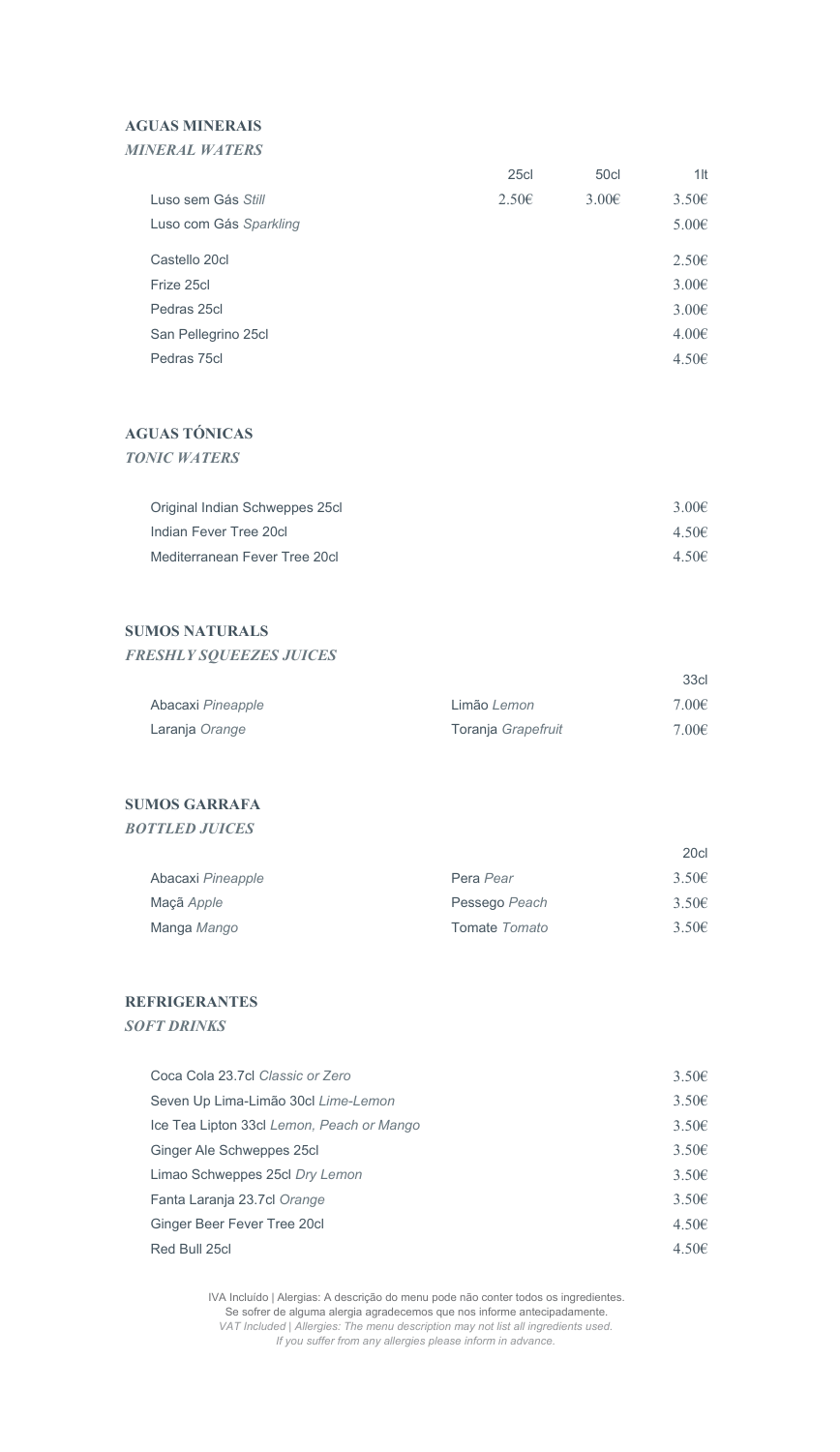# ESPIRITUOSOS

*SPIRITS*

| Gordons<br>$11.00 \in$<br>Beefeater<br>11.00€<br>11.00€<br>Tanqueray<br>11.00€<br><b>Bombay Sapphire</b><br><b>Bulldog</b><br>13.00€<br><b>Martin Millers</b><br>13.00€<br>$15.00 \in$<br>Tanqueray N.10<br><b>Sharish Esmolfe</b><br>15.00€<br>15.00€<br>Mare<br><b>Hendricks</b><br>15.00€<br><b>Brockmans</b><br>15.00€<br>G Vine Floraison<br>15.00€<br>16.00€<br>Monkey 47<br><b>Rums</b><br>5cl<br>11.00€<br>Havana Club Anejo 3 Anos 3 Year<br>Bacardi Carta Blanca<br>11.00€<br>13.00€<br>Havana Club Anejo 7 Anos 7 Year<br>Plantation XO<br>15.00€<br><b>Tequilas</b><br>5cl<br>Jose Cuervo Silver<br>11.00€<br>11.00€<br>Jose Cuervo Gold<br>15.00€<br>Patron Reposado<br><b>Vodkas</b><br>5cl<br><b>Smirnoff Red</b><br>11.00€<br>$11.00\epsilon$<br><b>Absolut Blue</b><br>Russian Standard<br>12.00€<br>12.00€<br><b>Absolut Citron</b><br>Beluga<br>15.00€<br>15.00€<br>Grey Goose | Gins | 5cl |
|---------------------------------------------------------------------------------------------------------------------------------------------------------------------------------------------------------------------------------------------------------------------------------------------------------------------------------------------------------------------------------------------------------------------------------------------------------------------------------------------------------------------------------------------------------------------------------------------------------------------------------------------------------------------------------------------------------------------------------------------------------------------------------------------------------------------------------------------------------------------------------------------------|------|-----|
|                                                                                                                                                                                                                                                                                                                                                                                                                                                                                                                                                                                                                                                                                                                                                                                                                                                                                                   |      |     |
|                                                                                                                                                                                                                                                                                                                                                                                                                                                                                                                                                                                                                                                                                                                                                                                                                                                                                                   |      |     |
|                                                                                                                                                                                                                                                                                                                                                                                                                                                                                                                                                                                                                                                                                                                                                                                                                                                                                                   |      |     |
|                                                                                                                                                                                                                                                                                                                                                                                                                                                                                                                                                                                                                                                                                                                                                                                                                                                                                                   |      |     |
|                                                                                                                                                                                                                                                                                                                                                                                                                                                                                                                                                                                                                                                                                                                                                                                                                                                                                                   |      |     |
|                                                                                                                                                                                                                                                                                                                                                                                                                                                                                                                                                                                                                                                                                                                                                                                                                                                                                                   |      |     |
|                                                                                                                                                                                                                                                                                                                                                                                                                                                                                                                                                                                                                                                                                                                                                                                                                                                                                                   |      |     |
|                                                                                                                                                                                                                                                                                                                                                                                                                                                                                                                                                                                                                                                                                                                                                                                                                                                                                                   |      |     |
|                                                                                                                                                                                                                                                                                                                                                                                                                                                                                                                                                                                                                                                                                                                                                                                                                                                                                                   |      |     |
|                                                                                                                                                                                                                                                                                                                                                                                                                                                                                                                                                                                                                                                                                                                                                                                                                                                                                                   |      |     |
|                                                                                                                                                                                                                                                                                                                                                                                                                                                                                                                                                                                                                                                                                                                                                                                                                                                                                                   |      |     |
|                                                                                                                                                                                                                                                                                                                                                                                                                                                                                                                                                                                                                                                                                                                                                                                                                                                                                                   |      |     |
|                                                                                                                                                                                                                                                                                                                                                                                                                                                                                                                                                                                                                                                                                                                                                                                                                                                                                                   |      |     |
|                                                                                                                                                                                                                                                                                                                                                                                                                                                                                                                                                                                                                                                                                                                                                                                                                                                                                                   |      |     |
|                                                                                                                                                                                                                                                                                                                                                                                                                                                                                                                                                                                                                                                                                                                                                                                                                                                                                                   |      |     |
|                                                                                                                                                                                                                                                                                                                                                                                                                                                                                                                                                                                                                                                                                                                                                                                                                                                                                                   |      |     |
|                                                                                                                                                                                                                                                                                                                                                                                                                                                                                                                                                                                                                                                                                                                                                                                                                                                                                                   |      |     |
|                                                                                                                                                                                                                                                                                                                                                                                                                                                                                                                                                                                                                                                                                                                                                                                                                                                                                                   |      |     |
|                                                                                                                                                                                                                                                                                                                                                                                                                                                                                                                                                                                                                                                                                                                                                                                                                                                                                                   |      |     |
|                                                                                                                                                                                                                                                                                                                                                                                                                                                                                                                                                                                                                                                                                                                                                                                                                                                                                                   |      |     |
|                                                                                                                                                                                                                                                                                                                                                                                                                                                                                                                                                                                                                                                                                                                                                                                                                                                                                                   |      |     |
|                                                                                                                                                                                                                                                                                                                                                                                                                                                                                                                                                                                                                                                                                                                                                                                                                                                                                                   |      |     |
|                                                                                                                                                                                                                                                                                                                                                                                                                                                                                                                                                                                                                                                                                                                                                                                                                                                                                                   |      |     |
|                                                                                                                                                                                                                                                                                                                                                                                                                                                                                                                                                                                                                                                                                                                                                                                                                                                                                                   |      |     |
|                                                                                                                                                                                                                                                                                                                                                                                                                                                                                                                                                                                                                                                                                                                                                                                                                                                                                                   |      |     |
|                                                                                                                                                                                                                                                                                                                                                                                                                                                                                                                                                                                                                                                                                                                                                                                                                                                                                                   |      |     |
|                                                                                                                                                                                                                                                                                                                                                                                                                                                                                                                                                                                                                                                                                                                                                                                                                                                                                                   |      |     |
|                                                                                                                                                                                                                                                                                                                                                                                                                                                                                                                                                                                                                                                                                                                                                                                                                                                                                                   |      |     |
|                                                                                                                                                                                                                                                                                                                                                                                                                                                                                                                                                                                                                                                                                                                                                                                                                                                                                                   |      |     |
|                                                                                                                                                                                                                                                                                                                                                                                                                                                                                                                                                                                                                                                                                                                                                                                                                                                                                                   |      |     |
|                                                                                                                                                                                                                                                                                                                                                                                                                                                                                                                                                                                                                                                                                                                                                                                                                                                                                                   |      |     |
|                                                                                                                                                                                                                                                                                                                                                                                                                                                                                                                                                                                                                                                                                                                                                                                                                                                                                                   |      |     |
|                                                                                                                                                                                                                                                                                                                                                                                                                                                                                                                                                                                                                                                                                                                                                                                                                                                                                                   |      |     |
|                                                                                                                                                                                                                                                                                                                                                                                                                                                                                                                                                                                                                                                                                                                                                                                                                                                                                                   |      |     |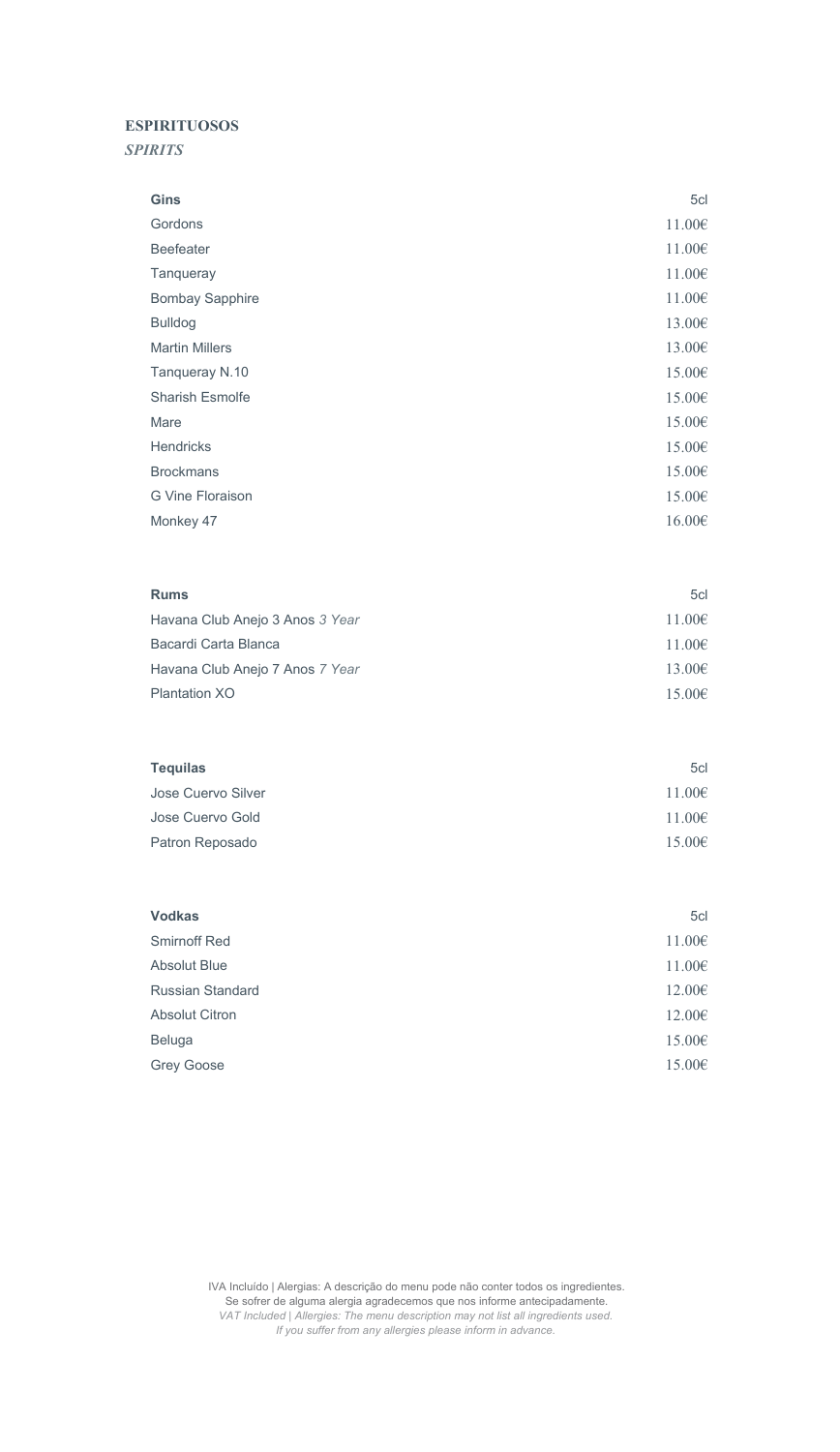# **WHISKIES**

#### *WHISKEYS*

| <b>Bourbons</b>                            | 5cl    |
|--------------------------------------------|--------|
| <b>Canadian Club</b>                       | 10.00€ |
| <b>Four Roses</b>                          | 10.00€ |
| <b>Jack Daniels</b>                        | 10.00€ |
|                                            |        |
| <b>Irlandesas Irish</b>                    | 5cl    |
| <b>Bushmills Original</b>                  | 11.00€ |
| Jameson                                    | 11.00€ |
|                                            |        |
| <b>Novos Scotch</b>                        | 5cl    |
| <b>Ballantines</b>                         | 10.00€ |
| <b>Famous Grouse</b>                       | 10.00€ |
| Johnnie Walker Red Label                   | 10.00€ |
| J&B                                        | 10.00€ |
| Dewars White Label                         | 10.00€ |
|                                            |        |
| <b>Velhos Old</b>                          | 5cl    |
| J&B 15 Anos 15 Year                        | 12.00€ |
| Chivas Regal 12 Anos 12 Year               | 12.00€ |
| Johnnie Walker Black Label 12 Anos 12 Year | 12.00€ |

| Ballantines 12 Anos 12 Year         | 12.006 |
|-------------------------------------|--------|
| Balvenie Doublewood 12 Anos 12 Year | 15.006 |

| <b>Maltes Malts</b>                  | 5c <sub>l</sub> |
|--------------------------------------|-----------------|
| Glenfiddich 12 Anos 12 Year          | $15.00 \in$     |
| Cardhu 12 Anos 12 Year               | $15.00 \in$     |
| Glenlivet 12 Anos 12 Year            | 15.00€          |
| <b>Glenrothes Select Reserve</b>     | 16.00€          |
| Glenmorangie 10 Anos 10 Year         | 17.00€          |
| Macallan Double Cask 12 Anos 12 Year | 18.00€          |
| Macallan Double Cask 18 Anos 18 Year | $25.00 \in$     |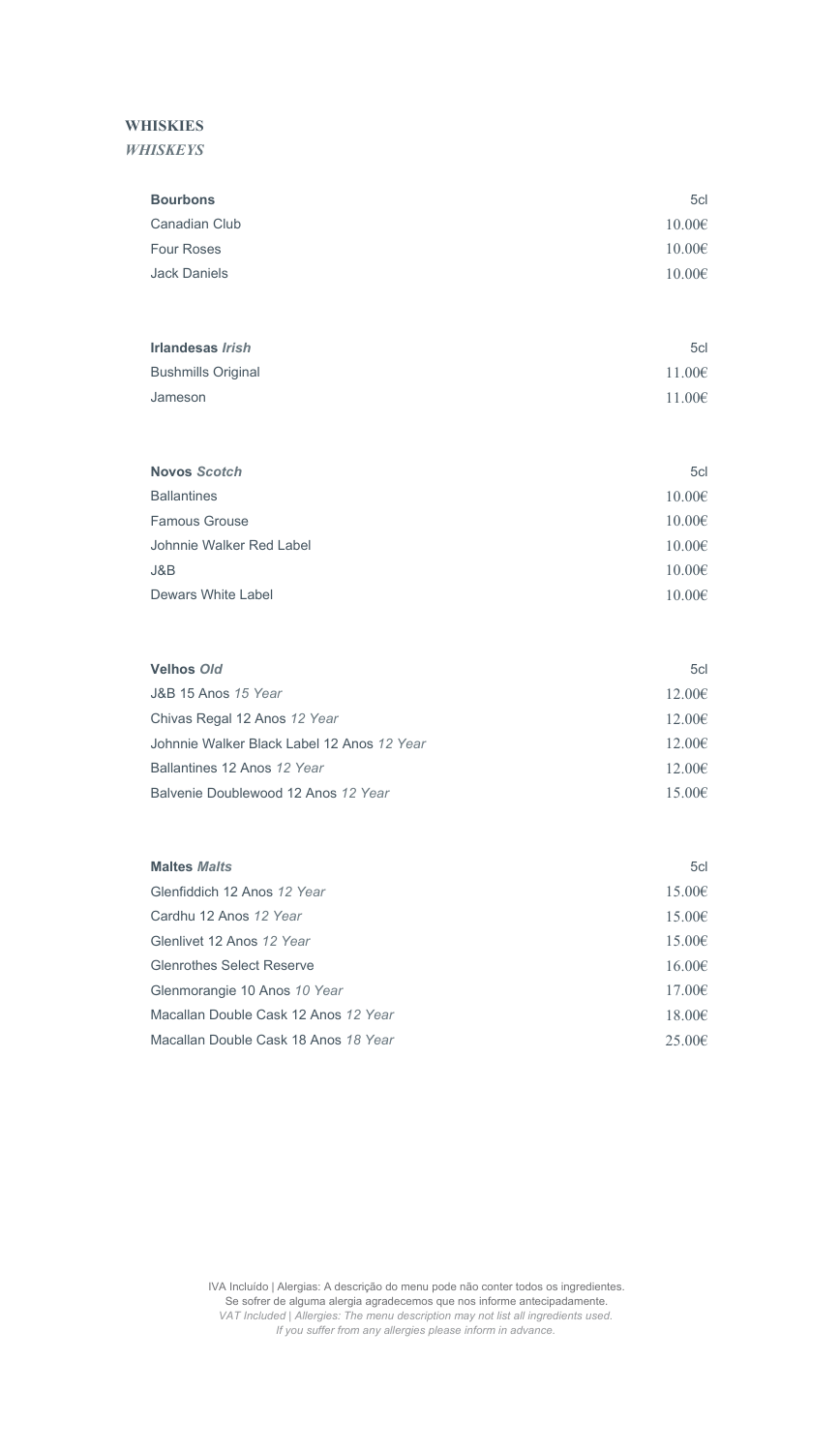# AGUARDENTES NACIONAIS

# *LOCAL BRANDIES*

|                             | 5cl             |
|-----------------------------|-----------------|
| Macieira Brandy             | $8.00 \epsilon$ |
| <b>CRF Reserva</b>          | $10.00 \in$     |
| Antiqua VSOP                | $10.00 \in$     |
| Medronho Mad                | 11.00E          |
| Palacio Brejoeira Bagaceira | $12.00 \in$     |
| Ramos Pinto                 | $12.00 \in$     |
| Ferreirinha                 | 14.00€          |
| Adega Velha XO 12 Anos      | 14.00€          |
| Palacio Brejoeira Velha     | 16.00E          |
| Qta do Rol XO               | $16.00 \in$     |

# AGUARDENTES IMPORTADOS

#### *IMPORTED BRANDIES*

|                          | 5cl         |
|--------------------------|-------------|
| Calvados                 | 11.00€      |
| <b>Williamine Morand</b> | $12.00 \in$ |
| Armagnac Janneau VSOP    | $15.00 \in$ |
| <b>Courvoisier VSOP</b>  | $15.00 \in$ |
| <b>Remy Martin VSOP</b>  | $15.00 \in$ |
| Hennessey XO             | $22.00 \in$ |

# **CHARUTOS**

# *CIGARS*

|                             | un          |
|-----------------------------|-------------|
| Montecristo Mini Cigarrilha | $3.00 \in$  |
| Cohiba Mini Cigarrilha      | 3.00E       |
| Romeu y Julieta N. 3        | 12.00€      |
| Romeu y Julieta N. 2        | 13.00€      |
| Montecristo N. 4            | 15.00€      |
| Cohiba Siglo N. 1           | $20.00 \in$ |
| Cohiba Siglo N. 2           | $25.00 \in$ |